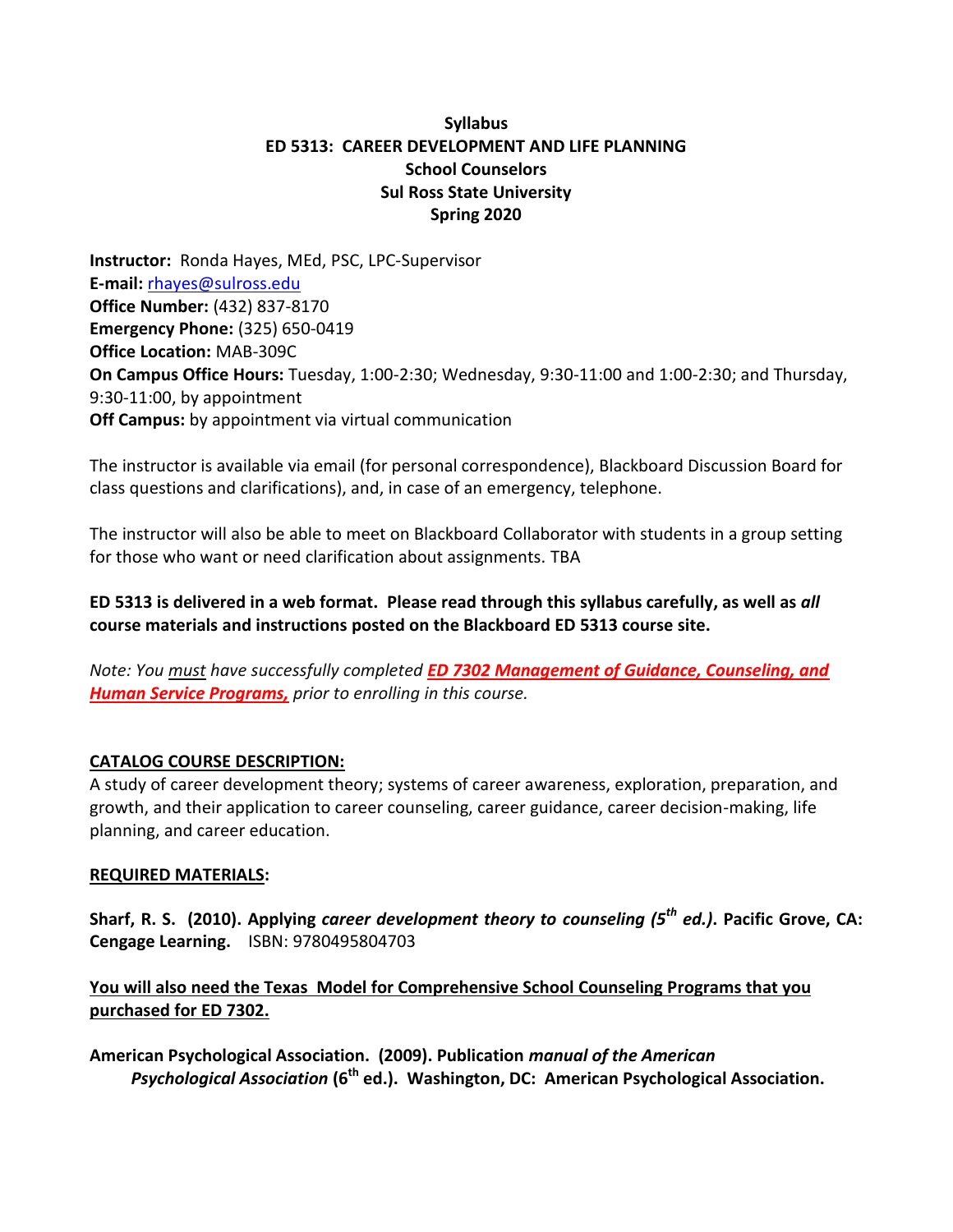Supplementary Required Materials:

*Career Counseling: Work in Progress DVD* (ISBN: 9780131920019) Since this course is delivered entirely on the web, it is important for students to be able to view case studies of clients experiencing actual career counseling. Students will observe the career counseling process from the initial counseling session through termination in order to see career counseling techniques modeled by experts. This information will assist students in writing their career program for this course and in practicing career counseling in the World of Work. This DVD can be ordered from the publisher's website at www.mypearsonstore.com, at Amazon.com (can be purchased used at a lower cost), or new/used via other online book vendors.

**NOTE: ORDER THIS MATERIAL:** Immediately upon receiving this syllabus, please telephone 1-800- 822-PLAN to request the COUNSELOR'S PACKET. After dialing the number, listen to the menu; then push 2. You will be given the opportunity to speak your name and mailing address. If given the opportunity, you may respond that you are a university student in a school counseling career development class and need this information for the course.

## **The Standards covered in this course:**

## **School Counselor Standard I**

Learner-Centered Knowledge: The professionalschool counselor must have a broad knowledge base.

## **School Counselor Standard II**

Learner-Centered Skills: The professionalschool counselor appliesthe knowledge base to promote the educational, personal, social and career development of the learner.

## **School Counselor Standard III**

Learner-Centered Process: The professional school counselor participates in the development, monitoring and evaluation of a developmentalschool guidance and counseling program that promotes learners' knowledge, skills, motivation and personal growth.

## **School Counselor Standard IV**

Learner-Centered Equity and Excellence for All Learners: The professional school counselor promotes academic success for all learners by acknowledging, respecting

## **School Counselor Standard V**

Learner-Centered Communications: The professional school counselor, an advocate for all students and the school, demonstrates effective professional and interpersonal communication skills.

## **School Counselor Standard VI**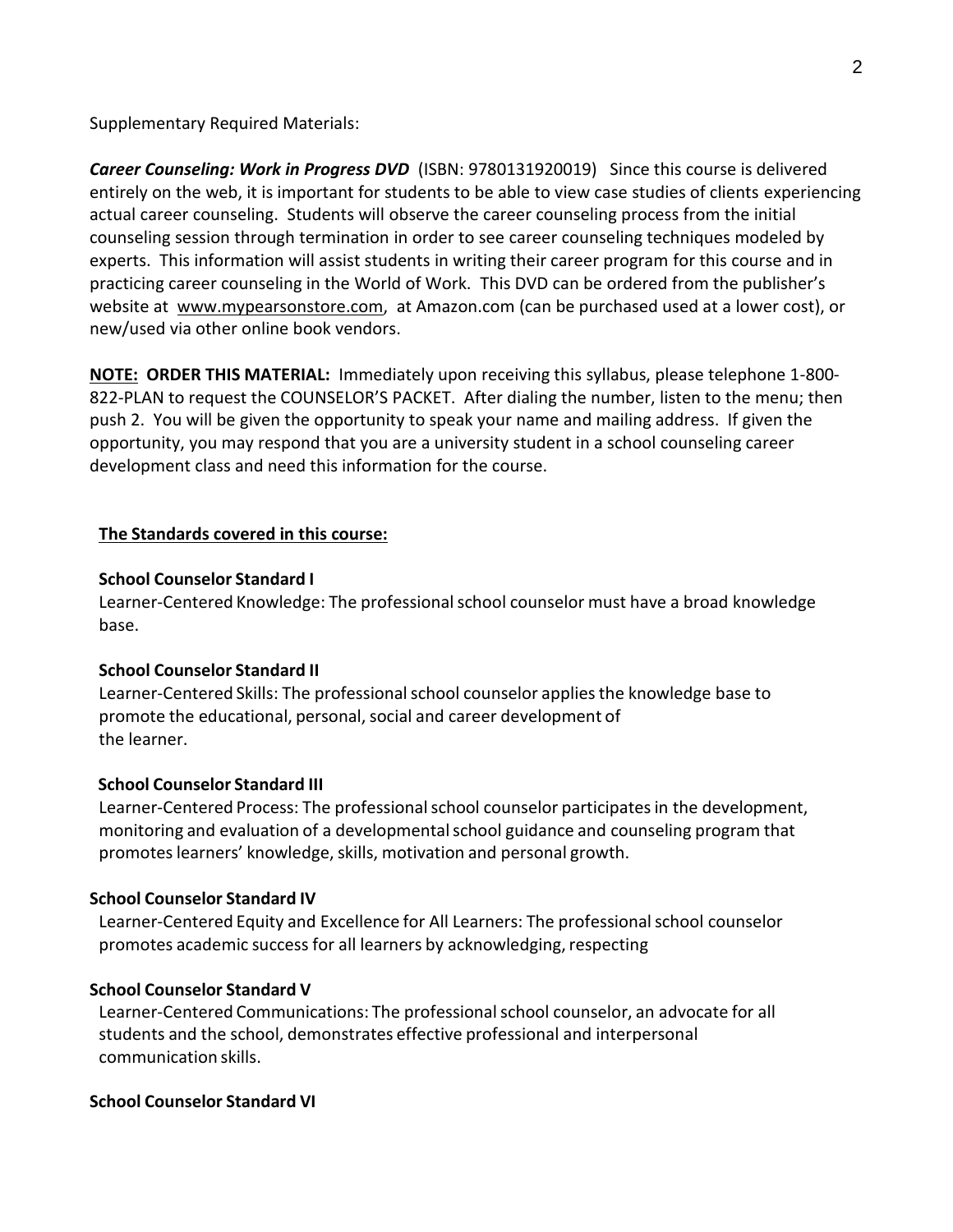Learner-Centered Professional Development: The professionalschool counselor pursues continuous professional development, demonstrating a commitment to learn, to improve the profession and to model professional ethics and personal integrity.

## **TExES Domains and Competencies** covered in this course:

## **Domain I – Understanding Students**

**Competency 001-(Human Development):** *The school counselor understands processes of human development and applies this knowledge to provide a developmental guidance program, including counseling services, that meet the needs of all students.*

The beginning school counselor:

- A. Demonstrates knowledge of developmental progressions in the social, emotional, physical, motor, language, and cognitive domains in children and adolescents.
- B. Demonstrates knowledge of developmental issuies of particular importance, including atypical differences, at different stages of human development (e.g. early childhood, middle childhood, adolescence).
- C. Recognizes the interrelatedness of developmental domains and ways in which this interrelatedness may affect students' behaviors (e.g., how affective characteristics may affect academic performance).
- D. Understands the range of human developmental variation (e.g., typical and atypical behaviors) and knows how to provide appropriate, effective guidance and counseling services that are responsive to students' developmental characteristics and differences.
- E. Understands students' developmental characteristics and needs in relation to educational and career awareness, planning, and decision making.

 **Competency 002-(Student Diversity):** *The school counselor understands human diversity and applies this knowledge to ensure that the developmental guidance and counseling program is responsive to all students.*

- A. Demonstrates an understanding of ways to create and maintain a positive school environment in which diversity is acknowledged and respected.
- B. Knows and applies strategies for positive, effective communication with all students and their families.
- C. Understands student differences (e.g., in relation to culture, economics, gender, ethnicity, learning style) and knows how to provide a developmental guidance and counseling program that meets the needs of all students.'
- D. Understands characteristics and needs of students who are members of special populations (e.g., gifted and talented, homeless, migrant, and special education).
- E. Demonstrates knowledge of how to facilitate the learning and achievement of all students,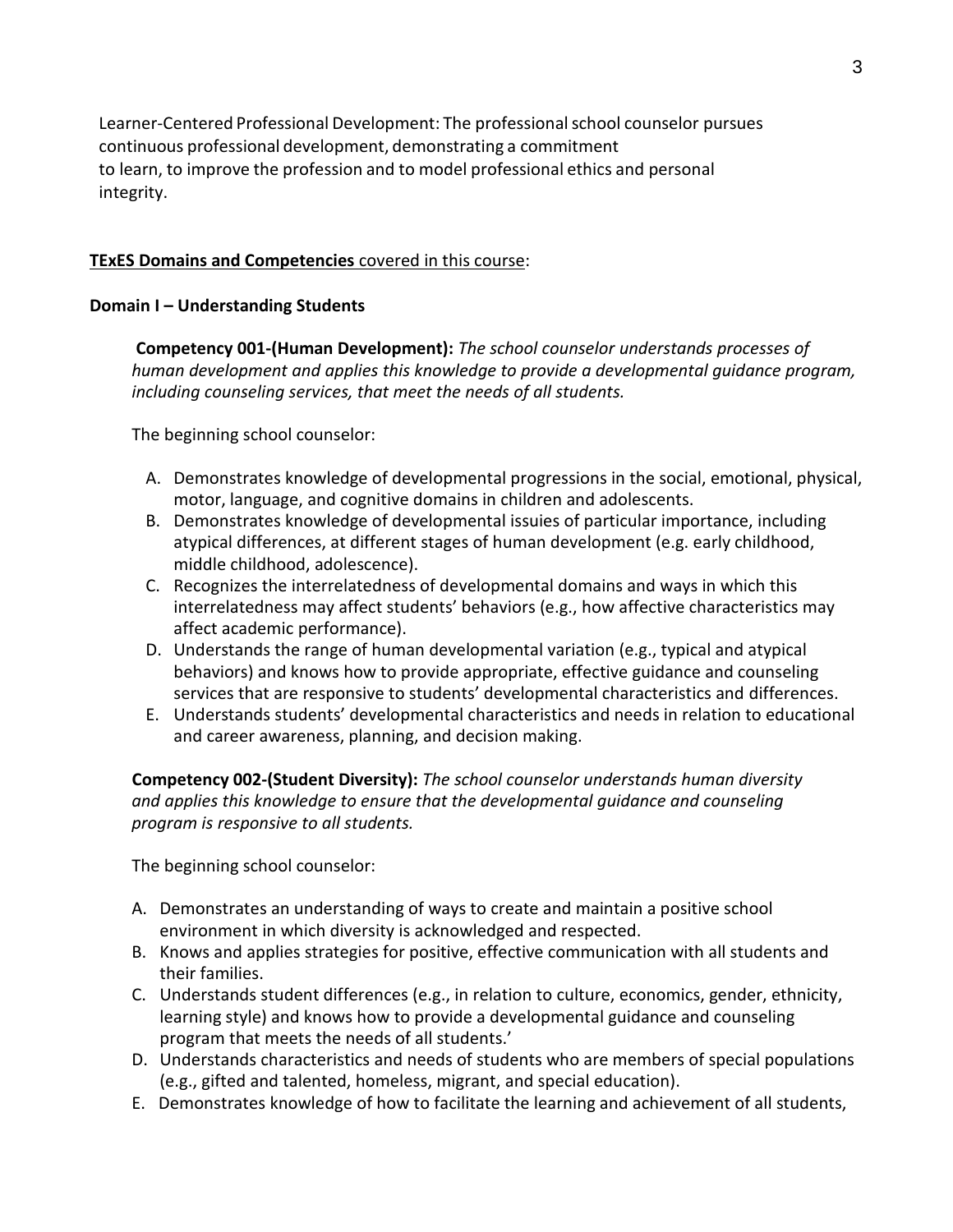including special populations, by promoting a cooperative, inclusive, and purposeful learning environment.

- F. Demonstrates an understanding of how to promote awareness of and responsiveness to learning differences and other types of diversity in the learning community.
- G. Advocates for a school environment in which diversity is acknowledged and respected.

**Competency 003-(Factors Affecting Students***): The school counselor understands factors that may affect students' development and school achievement and applies this knowledge to promote students' ability to achieve their potential.*

The beginning school counselor:

- A. Understands environmental, social, and cultural factors that may affect students' development and learning and recognizes the relevance of these factors for school counseling.
- B. Knows how factors in the school (e.g., peer relationships, teacher-student interactions, school climate) may affect students' ability to succeed in school and collaborates with school personnel to promote a school environment in which all students may achieve success.
- C. Demonstrates knowledge of factors in the home and community that may affect students' school performance (e.g., feelings of safety and security, level of family support, impact of critical incidents) and recognizes the affects such factors may have on students' achievement.
- D. Understands how societal factors and trends (e.g., media influences on students, changing demographics and economic conditions, technological developments) may affect what students need from a developmental guidance and counseling program.
- E. Understands how to promote students' abilities to cope with negative factors and build on positive factors and influences in their lives.

# **Domain II – Planning and Implementing the Developmental Guidance and Counseling Program**

**Competency 004-(Program Management):** The school counselor understands how to plan, implement, and evaluate a developmental guidance program, including counseling services that promote all students' success.

- A. Demonstrates knowledge of the components of a developmental guidance and counseling grogram.
- B. Knows how to assess the needs of students in a school and plan a developmental guidance and counseling program that reflects student needs.
- C. Demonstrates knowledge of procedures for implementing a developmental guidance and counseling program, evaluating the program's effectiveness and modifying the program as necessary to meet the needs of all students.
- D. Knows how to implement strategies for effective internal and external communication.
- E. Understands the roles and responsibilities of the school counselor, counseling staff, and other professionals in the school with regard to the guidance and counseling program.
- F. Knows how to serve as a consultant and/or coordinator to help students achieve success in school and outside of school.
- G. Knows how to implement effective referral procedures to facilitate the use of special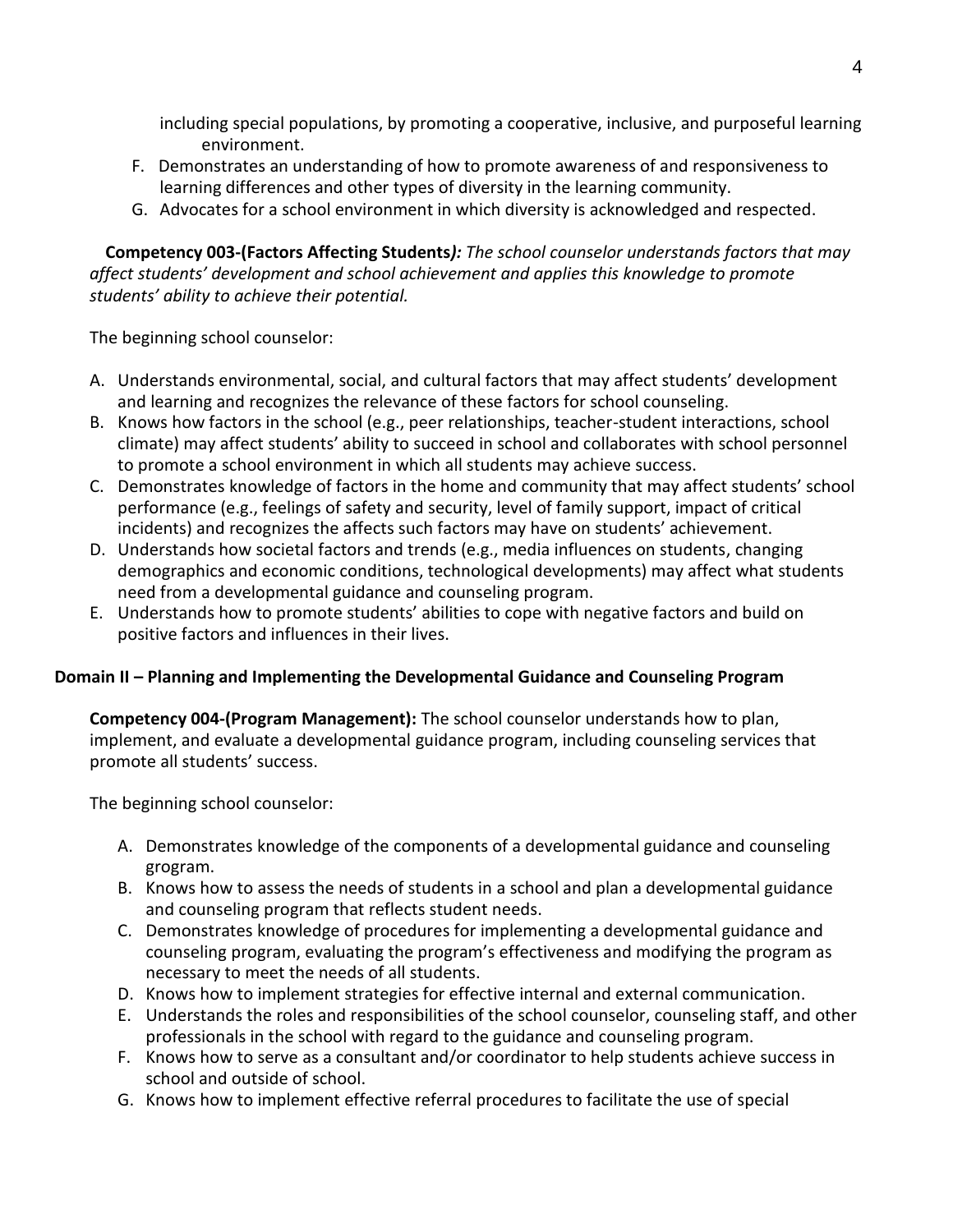programs and services.

- H. Knows now to organize personnel, resources, and activities to meet defined needs and objectives.
- I. Knows how to apply research-based practice to improve the school guidance and counseling program.

**Competency 005-(Developmental Guidance Program):** *The school counselor knows how to provide a comprehensive developmental guidance program that promotes all students' personal growth and development.*

The beginning school counselor:

- A. Knows how to help students develop age-appropriate knowledge and skills in the areas of self-confidence, motivation to achieve, decision making and problem solving, interpersonal effectiveness, communication, cross-cultural effectiveness, and responsible behavior.
- B. Applies knowledge of procedures for developing a guidance curriculum (e.g., establishing learning goals and objectives, indicators of competence, expected results and evaluative criteria).
- C. Knows how to design, implement and evaluate developmentally appropriate guidance instruction for students at different grades.
- D. Knows how to work collaboratively with the school community to promote the integration of the guidance and academic curriculum.
- E. Demonstrates an understanding of theories, models, principles, and practices of career development.
- F. Demonstrates knowledge of appropriate resources, including technological tools, to promote students' development of skills and knowledge in the developmental guidance curriculum.
- G. Knows how to facilitate students' ability to achieve theory potential by helping them set and attain challenging educational, career, and personal/social goals.
- H. Demonstrates knowledge of how to teach small and large groups by actively engaging students in the learning process.

**Competency 006-(Counseling):** *The school counselor understands how to provide effective counseling services to individuals and small groups.*

- A. Applies knowledge of counseling and consultation theories, principles, and practices in a school community.
- B. Understands the scope of the school counselor's job and recognizes when and how to make referrals to professionals outside the school.
- C. Demonstrates knowledge of the roles and responsibilities of the counselor in various counseling situations.
- D. Knows how to provide effective counseling to individuals and small groups using appropriate counseling theories and techniques.
- E. Demonstrates an understanding of group dynamics and productive group interactions in various counseling situations.
- F. Knows how to use counseling-related research techniques and practices to address student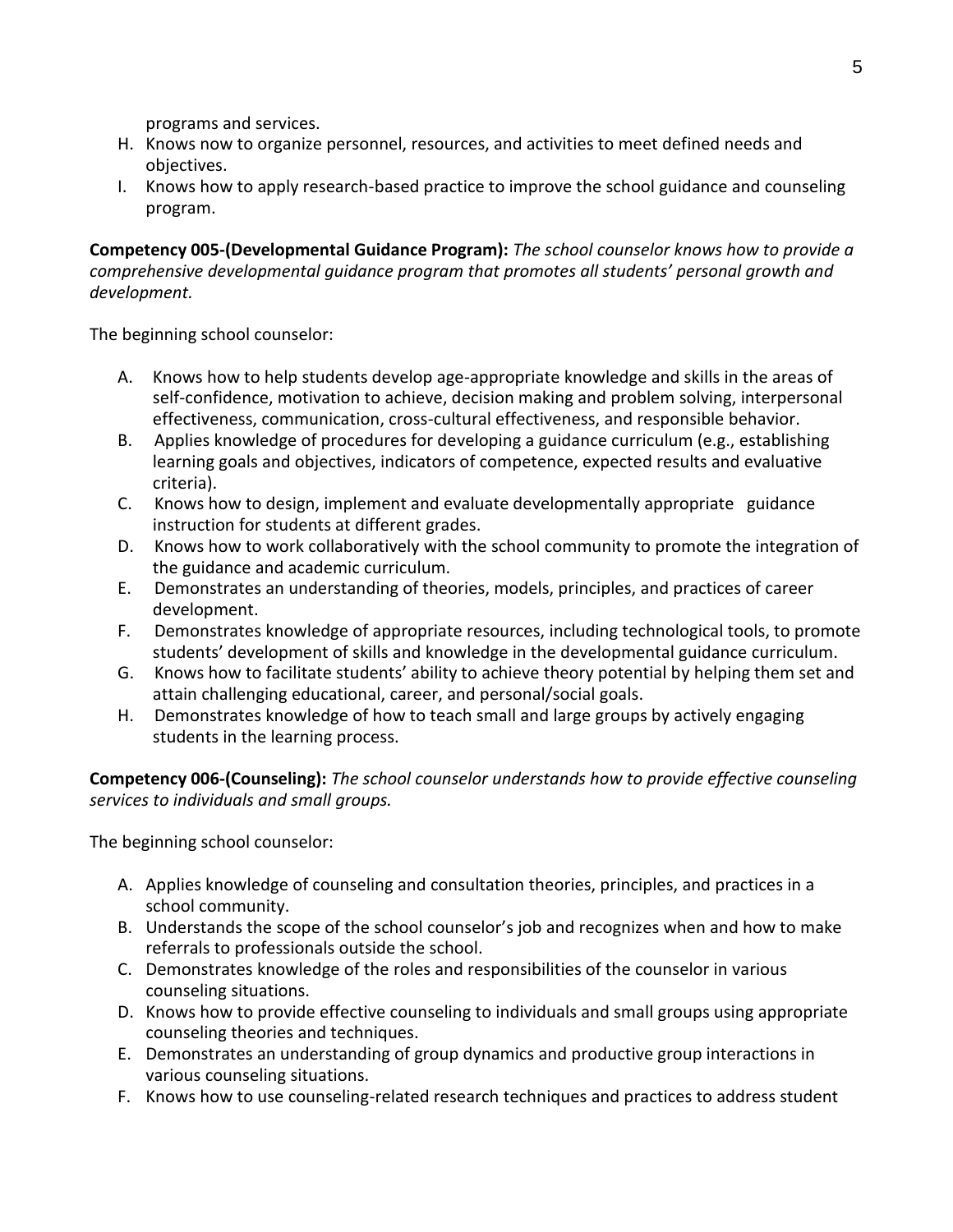needs.

- G. Applies knowledge of how to coordinate resources for students within the school and the community.
- H. Understands the use of prevention approaches (e.g., respect for self and others, motivation, decision making, conflict resolution) and intervention strategies (e.g., substance abuse, critical incidents, anger management) to address student concerns.

**Competency 007-(Assessment):** *The school counselor understands principles of assessment and is able to use assessment results to identify students' strengths and needs, monitor progress, and engage in planning to promote school success.*

The beginning school counselor:

- A. Demonstrates knowledge of assessment principles and procedures, including the appropriate use of tests and test results.
- B. Understands the characteristics, uses, advantages and limitations of various types of informal and formal assessments.
- C. Applies knowledge of assessment-related issues (e.g., validity, reliability, bias, confidentiality, ethics).
- D. Knows how to interpret assessment results and to use information from varied sourced to assess accurately students' strengths and needs.
- E. Understands principles of testing and measurement that underlie group standardized testing programs.
- F. Knows how to collaborate in the planning and evaluation of a group standardized testing program.
- G. Uses assessment results and interprets information to work collaboratively with other professionals to plan for instruction and student development.
- H. Knows how to communicate assessment results to school personnel, students, and students' families.

# **Domain III – Collaboration, Consultation, and Professionalism**

**Competency 008-(Collaboration with Families):** *The school counselor knows how to communicate effectively with families and establish collaborative relationships that enhance work with students.*

- A. Applies strategies for using oral, written, electronic, and nonverbal means to communicate to interact effectively with families in various contexts.
- B. Knows how to establish partnerships of trust and mutual respect between homes and the school community.
- C. Demonstrated knowledge of procedures for working with parents/guardians to enhance the counselor's interaction with students and to facilitate student learning.
- D. Knows how to use effective communication with families to support responsive interventions.
- E. Applies knowledge of strategies for promoting the involvement of parents/ guardians in their children's education.
- F. Works effectively as a team member with families and other professionals to promote positive change for students.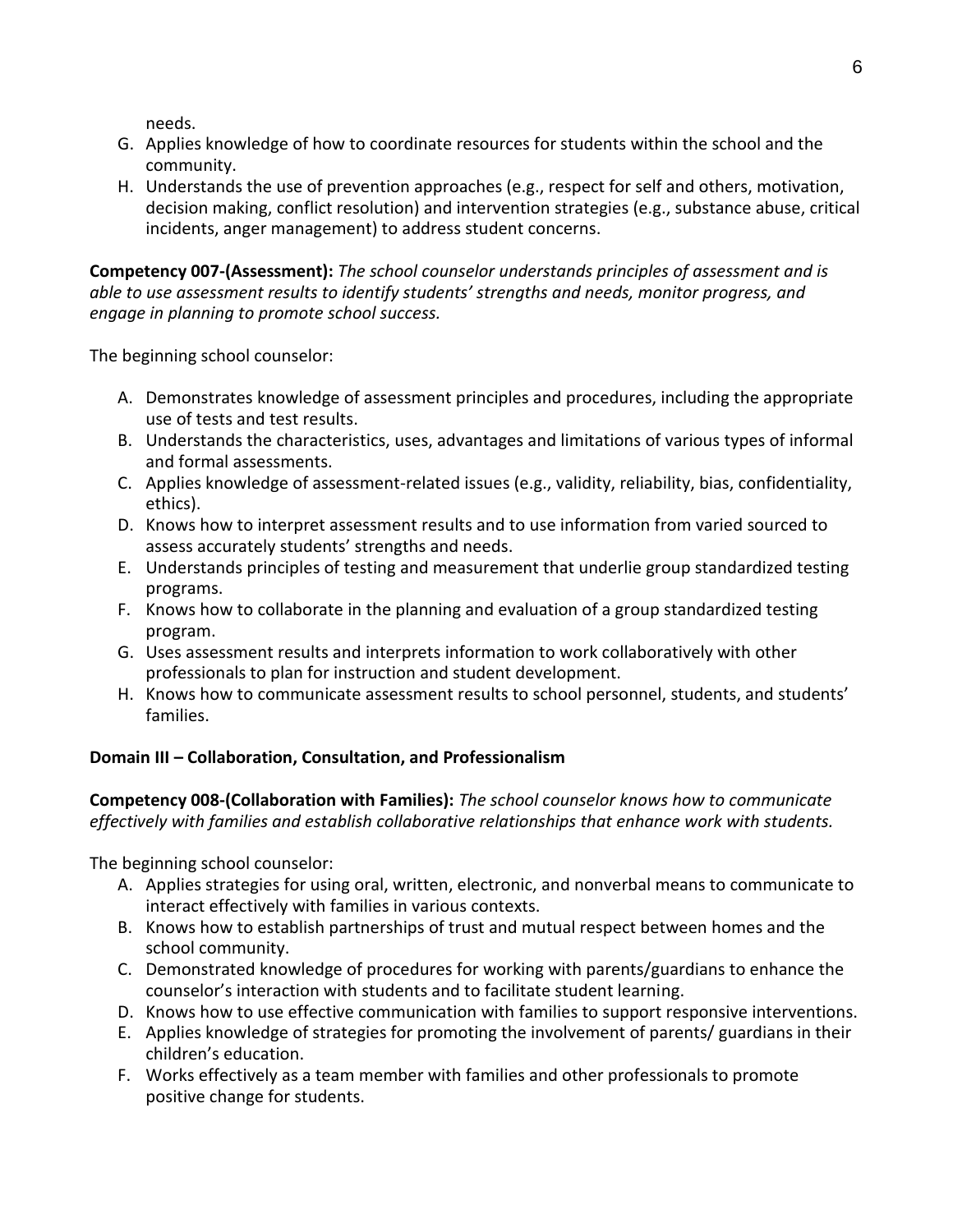G. Knows how to provide support for families, including use of effective referral procedures.

**Competency 009-(Collaboration with Others in School and Community):** *The school counselor understands how to work collaboratively with other professionals and with community members to promote positive change and to facilitate student learning.*

The beginning school counselor:

- A. Demonstrates an understanding of roles and responsibilities of the counselor in various contexts involving consultation and collaboration with other professionals.
- B. Applies procedures for collaborating with others in the school and community to implement a developmental guidance program, including a guidance curriculum, that promotes students' development in all domains (e.g., academic, career, personal/social) and helps students achieve in school and outside of school.
- C. Demonstrates knowledge of procedures for consulting with teachers, administrators, and others to professional expertise and enhance their work with students.
- D. Knows how to work and communicate effectively with teachers, administrators, and other professionals to promote positive change for individuals, groups, and the school community.
- E. Knows how to develop and maintain positive working relationships with businesses and other community resources to address student needs and facilitate learning.
- F. Applies procedures for coordinating resources for students within the school and community.

**Competency 010-(Professionalism):** *The school counselor understands and complies with ethical, legal, and professional standards relevant to the profession.*

The beginning school counselor:

- A. Demonstrates and understanding of legal and ethical standards, guidelines, practices, and issues relevant to the role of the school counselor (e.g., Confidentiality, special populations, professional records, relationships with students and others, use of appropriate interventions).
- B. Knows how to apply legal and ethical standards in various situations involving students and others.
- C. Knows how to be an effective advocate for a developmental guidance and counseling program that is responsive to all students.
- D. Uses reflection, self-assessment, interactions with colleagues, and continuing education to promote personal professional development.
- E. Knows how to use research, technology, and other resources to facilitate continual professional growth and improve the school guidance and counseling program.
- F. Demonstrates awareness of the value of membership in appropriate, professional counseling organizations.

# **COURSE OBJECTIVES:**

The student will be able to:

1. Explain the foundations of career development including appropriate definitions; the theories of career choice; and factors that influence the career decision-making process.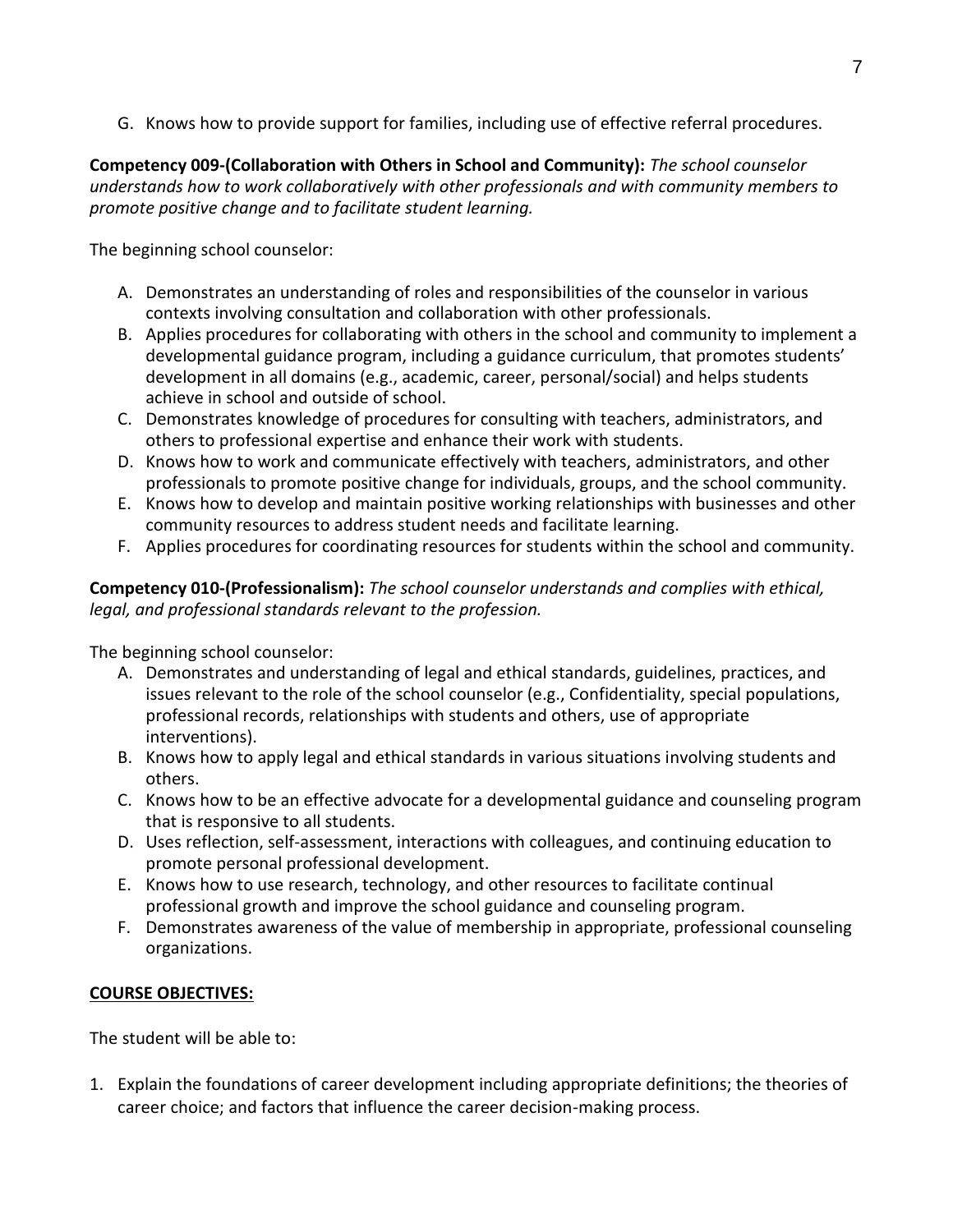- 2. Explain causes of occupational trends as they affect the world of work; and the classification systems used to describe the world of work.
- 3. Find, explain, and distribute information about the world of work.
- 4. Explain how the career development process is manipulated at various levels of educational growth.
- 5. Demonstrate knowledge of the career development procedures as concerns testing, evaluation, career counseling, job preparation, and job placement.
- 6. Relate the career counselor's opportunities outside the educational field and the trends and issues concerning career information, counseling, and development.
- 7. Correlate appropriate TExES Standards/ExCET Competencies and Learner-Centered Proficiencies to the activities of this course.

## **PROGRAM LEARNING OBJECTIVES**:

This course contributes to the following required program learning outcomes:

- 1. Students will be able to demonstrate their ability to apply within guidance and counseling, the knowledge of human development, diversity, and factors that affect students'/clients' ability to achieve their potential.
- 2. School counseling students will be able to demonstrate their ability to plan, implement, and evaluate a developmental guidance program; this program will incorporate assessment, as well as individual and group counseling services utilizing appropriate theoretical frameworks, techniques, and interventions to address personal, interpersonal/social, educational, and career needs.
- 3. Students will be able to demonstrate the ability to communicate and collaborate effectively with others in the school, with students' parents, and/or with the community in order to facilitate student/client success, and will demonstrate the ability to apply ethical, legal, and professional standards.

## **Counselor Education Marketable Skills**

- 1. Graduates will demonstrate oral and written communication skills to apply in careers related to mental and behavioral health including school counseling.
- 2. Graduates will demonstrate knowledge of ethics, social justice issues, and multicultural concerns to apply in careers related to mental and behavioral health including school counseling.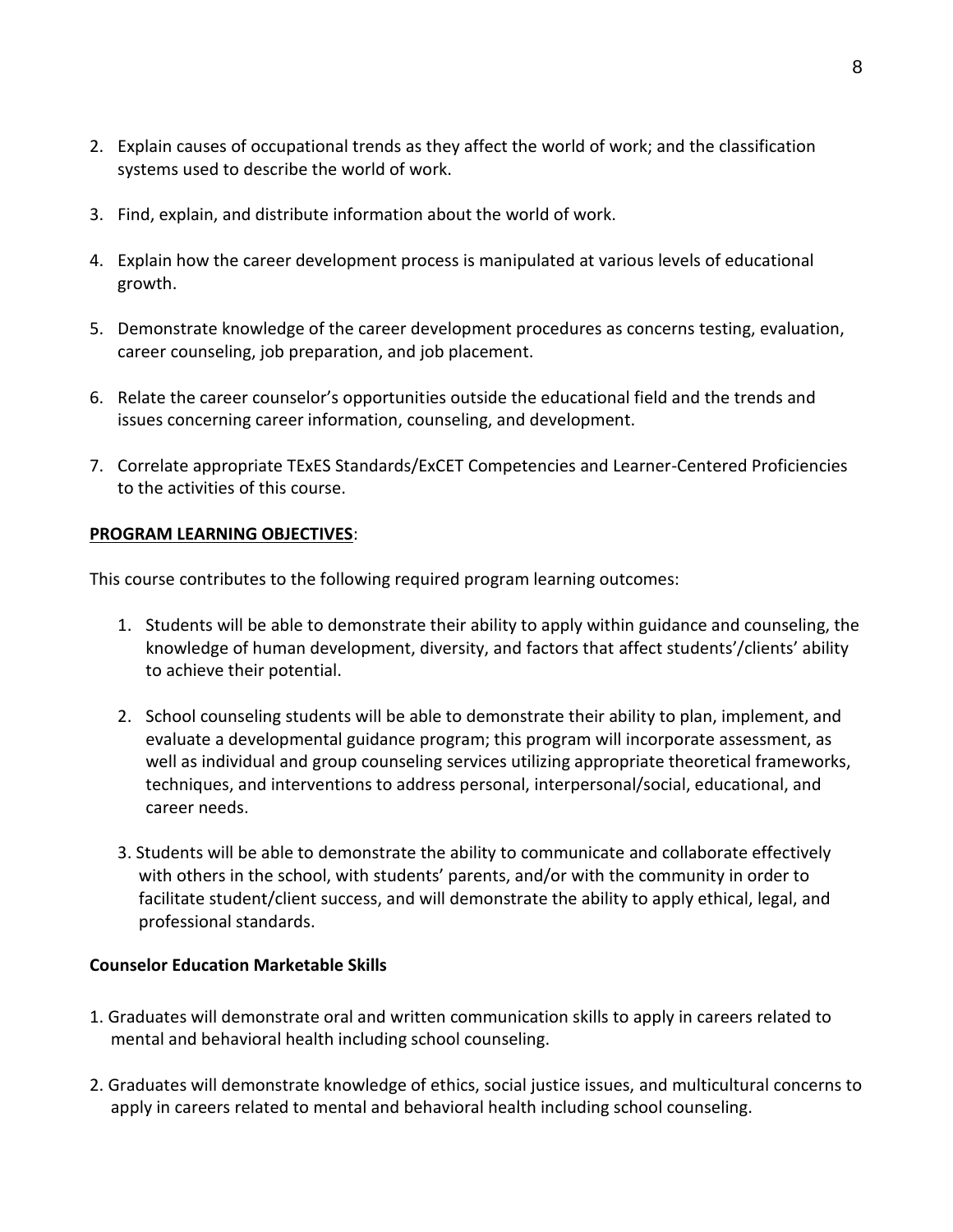3. Graduates will demonstrate knowledge of human growth development throughout the lifespan to apply in careers related to mental and behavioral health including school counseling

## **ATTENDANCE POLICY:**

You are responsible for reviewing the university policies on Absences and Class Attendance in the SRSU Student Handbook. **Online participation policy**. This is a web-enhanced course, and therefore is subject to the Sul Ross State University online participation policy. You are free to work at your convenience as long as you meet the assignment deadlines. You are expected to log in to the Backboard site several times each week. The University policy for attendance in webdelivered courses states that non-participation (not logging in) for more than three weeks in a long semester, or for one week during a summer session, may result in the student being dropped from the course by the professor. If a student is enrolled in an online course and fails to stay active, fails to submit assignments, and/or does not reply to emails from the instructor, he/she will be dropped from the course with a grade of "F."

It is the student's responsibility to check the Discussion Board and Sul Ross email daily for the duration of the course.

#### **COURSE REQUIREMENTS:**

#### **Assigned Reading**

See the attached Due Date Schedule for assigned readings. Complete reading assignments and study the material PRIOR to the due date.

#### **Class Participation**

Appropriate participation in discussions and activities on the Discussion Board will be an integral part of the learning process; respectful and professional conduct in this venue is expected.

#### **Assignments**

**NOTE: LATE ASSIGNMENTS WILL NOT BE ACCEPTED. All assignments are submitted on Blackboard only; those assignments submitted after the deadlines on the attached Due Dates Schedule will receive no credit.**

**Career Counseling Program:** Students will work individually to develop a career counseling program appropriate to a specific public school setting in which the student will be working. This program is a major emphasis in this course. The program should be professionally written. A guideline for the program is available in the Assignments area of Blackboard, as well on the Blackboard Lectures, specifically on the "Course Overview" lecture. Click on the Lectures button to find the "Course Overview" lecture. Attached at the top of that lecture are the instruction documents. (Download and print "School Counselors-Writing the Program".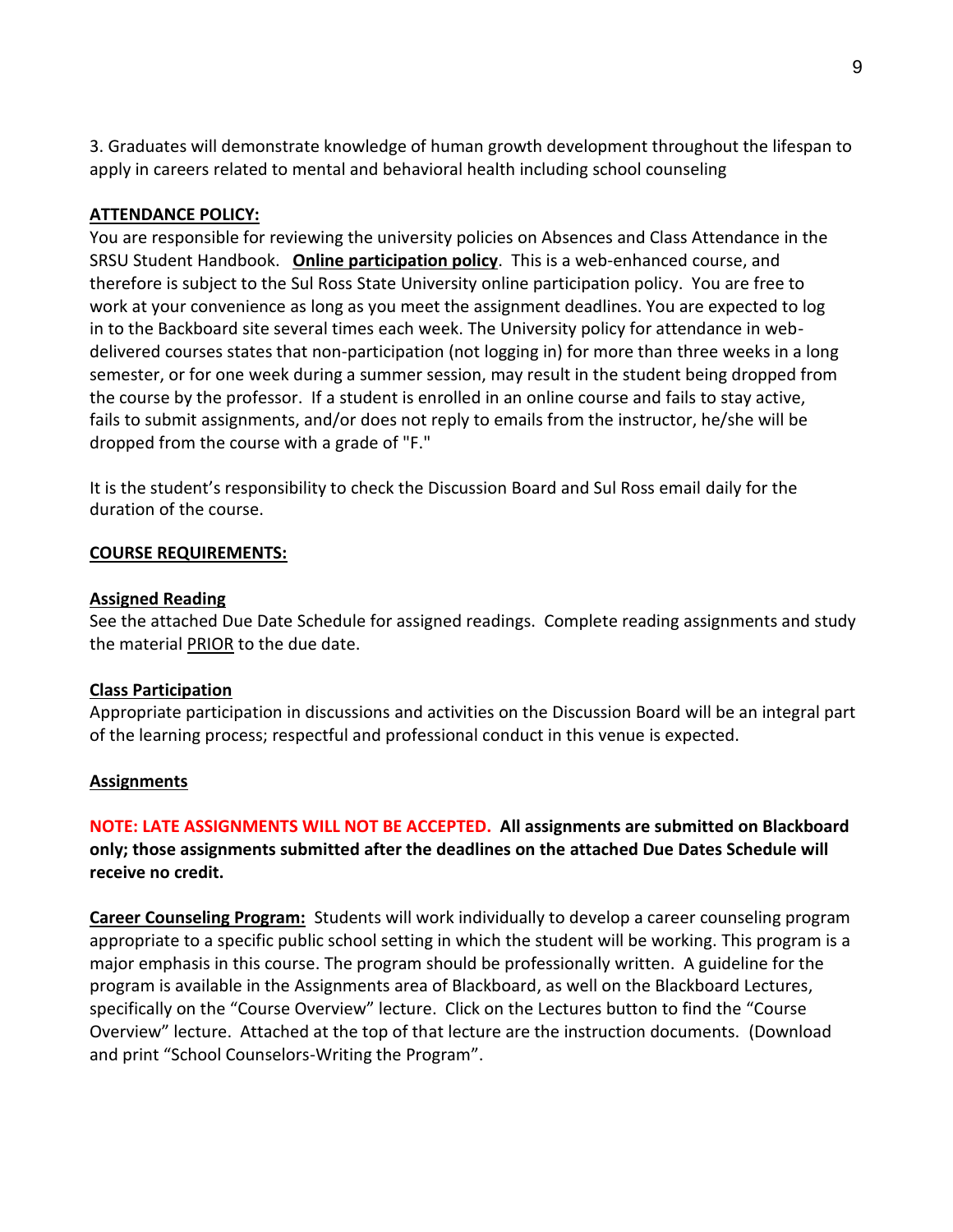## *ALL PROGRAMS MUST FOLLOW THE INSTRUCTIONS AND INCLUDE ALL SPECIFIED SECTIONS TO RECEIVE FULL CREDIT. Note the due date on the attached Due Date Schedule.* **Assignments submitted after the deadline will receive NO CREDIT.**

**Participation:** Since ED 5313 is an online course, participation will be evaluated in Blackboard online discussions. It is the student's responsibility to check the Discussion Board and Sul Ross email *daily* for the duration of the course.

In order for you to remain enrolled in ED 5313, you must reply to the Blackboard Discussion Board "Online Participation Policy" forum by the deadline posted on the Due Dates listing contained in this syllabus. It is policy at Sul Ross State University that if a student is enrolled in an online course and fails to stay active for a period of 3 weeks, fails to submit assignments, and/or does not reply to emails from the instructor in a timely manner, he/she will be dropped from the course with a grade of "F."

You may access the "Online Participation Policy" forum by entering Blackboard, then selecting Discussion Board. Please follow the directions regarding your required response.

**All written assignments including those in discussion board must follow the writing style found in the most current edition of the American Psychological Association Publication Manual (APA Manual). See** *American Psychological Association Publication Manual* **(6th ed.) <http://www.apastyle.org/stylehelper/>** 

**When you utilize excerpts of materials from existing career programs, from those websites/resources provided you, or from those you find through research, you must cite the source in the body of your paper and include a reference entry at the conclusion of your document.**

**All Papers should follow APA Style. Papers should have one-inch margins, 12-point type, and double line spacing. A running head (see page 41 of the APA manual for directions and an examples) should be used with each submission saying '***COUNSEING AND GUIDANCE PROGRAM***. Number all pages in the upper right hand side (do not restart with one with each new assignment, but continue numbering from the previous assignment); edit for English usage, grammar, and style. Papers with multiple errors may not be accepted or will receive a reduction in grade. An emphasis in this particular course is writing in a manner to demonstrate your professionalism and scholarship.**

## **Academic Integrity:**

Students in this class are required to demonstrate scholarly behavior and academic honesty in the use of intellectual property. A scholar is expected to be timely, prepared, and focused. Meaningful, respectful, and pertinent online participation is also expected.

Examples of academic dishonesty include but are not limited to: turning in another person's work as one's own; or copying from professional works or internet sites without citation. For this assignment, students who copy an existing career program will receive no credit. Although students are expected to use and cite materials from appropriate sources, this career program is to be designed by the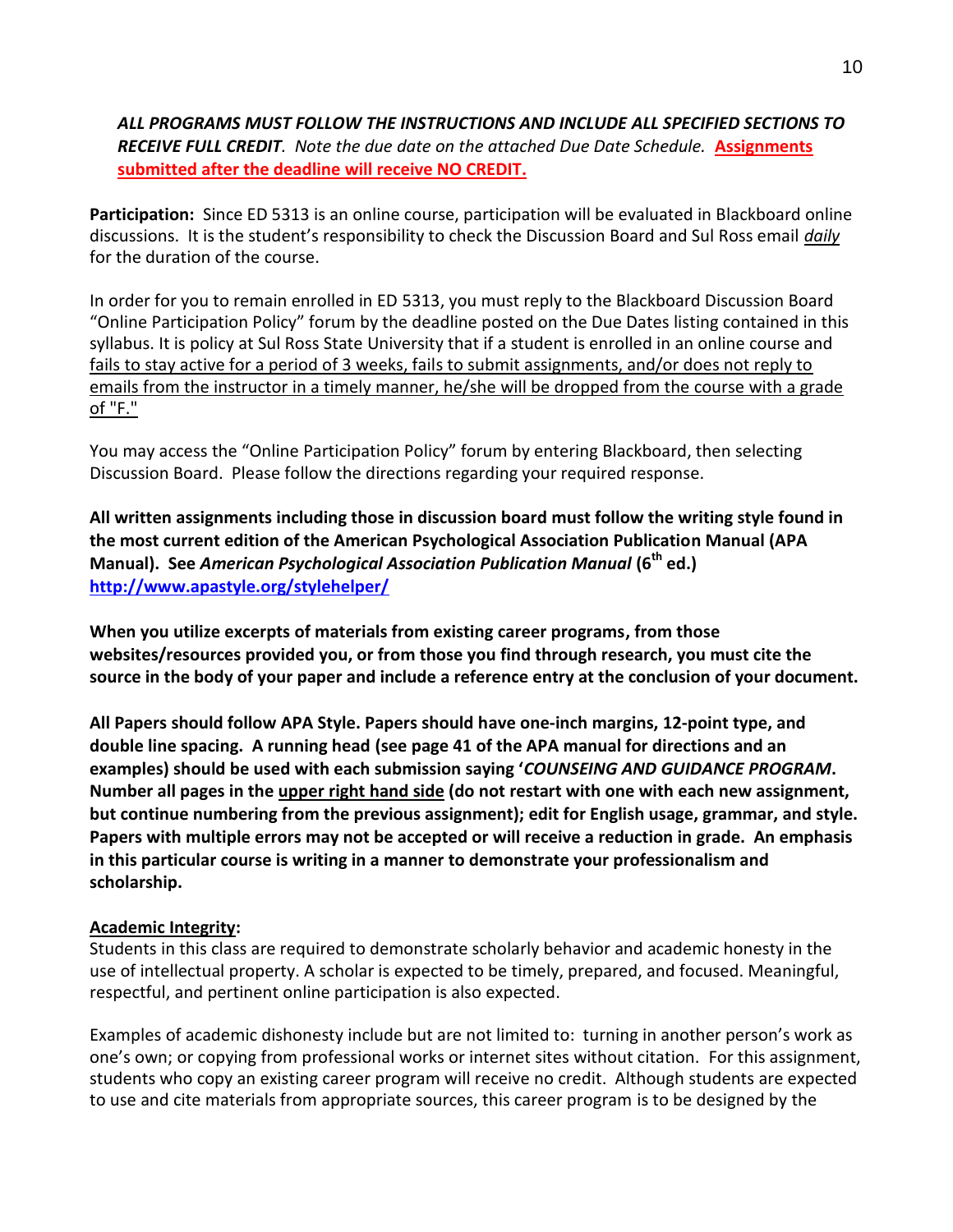individual student.

**Site Visit and Presentation:** Select a university/college or agency which offers or includes career or vocational counseling in its programming for its clientele. A set of questions for the visit will be found on the Discussion Board "Site Visit" Forum on Blackboard. After completing the visit, post your report about your visit on the Site Visit Discussion Board Forum; use the site visit questions as the format. Copy each question and record your response. You are also required to provide feedback to one other student whose site visit information was helpful or interesting. Note the due date in the Syllabus

**Discussion Board Assessments:** In addition to the Site Visit assignment, there are four Assessment Discussion Board assignments and once Code of Ethics discussion. They are the MBTI-type assessment, the Keirsey Temperament Sorter, the SIGI-3, and the Texas Career Check. You may find these on the following forums on the Discussion Board: the MBTI Forum, the Keirsey Temperament Sorter Forum, the SIGI-3 Forum, Texas Career Check Forum, and the NCAA Code of Ethics Forum. You will take these four online assessments and report your results/impressions on the appropriate discussion board forum. Follow the instructions on each of the five forums. Note the due dates for each of these assignments in the Syllabus.

**Exams.** Refer to the Due Dates Schedule at the end of this syllabus for the Exams. There are four major exams. Exams will be open to take at the beginning of the semester and will close on the due dates. The exams are taken and scored online, and are in multiple choice formats. Access the Exams by clicking on the Exams button on the main course page. Before you take the tests, make certain to click on the Lectures button and download and print the Power Points and the Study Outline. These will assist you in your reading and in preparing for the tests. You will not pass these exams without proper preparation. There will be no retakes.

# **GRADING:**

Note: Grades are earned based on the quality of the work completed. **Assignments submitted after due dates will receive no credit.** Grades of **Incomplete (I)** are not given in the Professional Studies Division of Sul Ross State University *except* in the *most extreme* situations.

A grade of "A" will not be given in this course unless the student's writing reflects graduate level quality and the written career program is superior.

**FINAL GRADING: A=100-91% B=90-81% C=80-71% F=70-0%**

45% - **Career Program**

15% - **Site Visit Report**

25% - **Exams**

15% - **Discussion Board: Four Assessments and The NCDA Code of Ethics**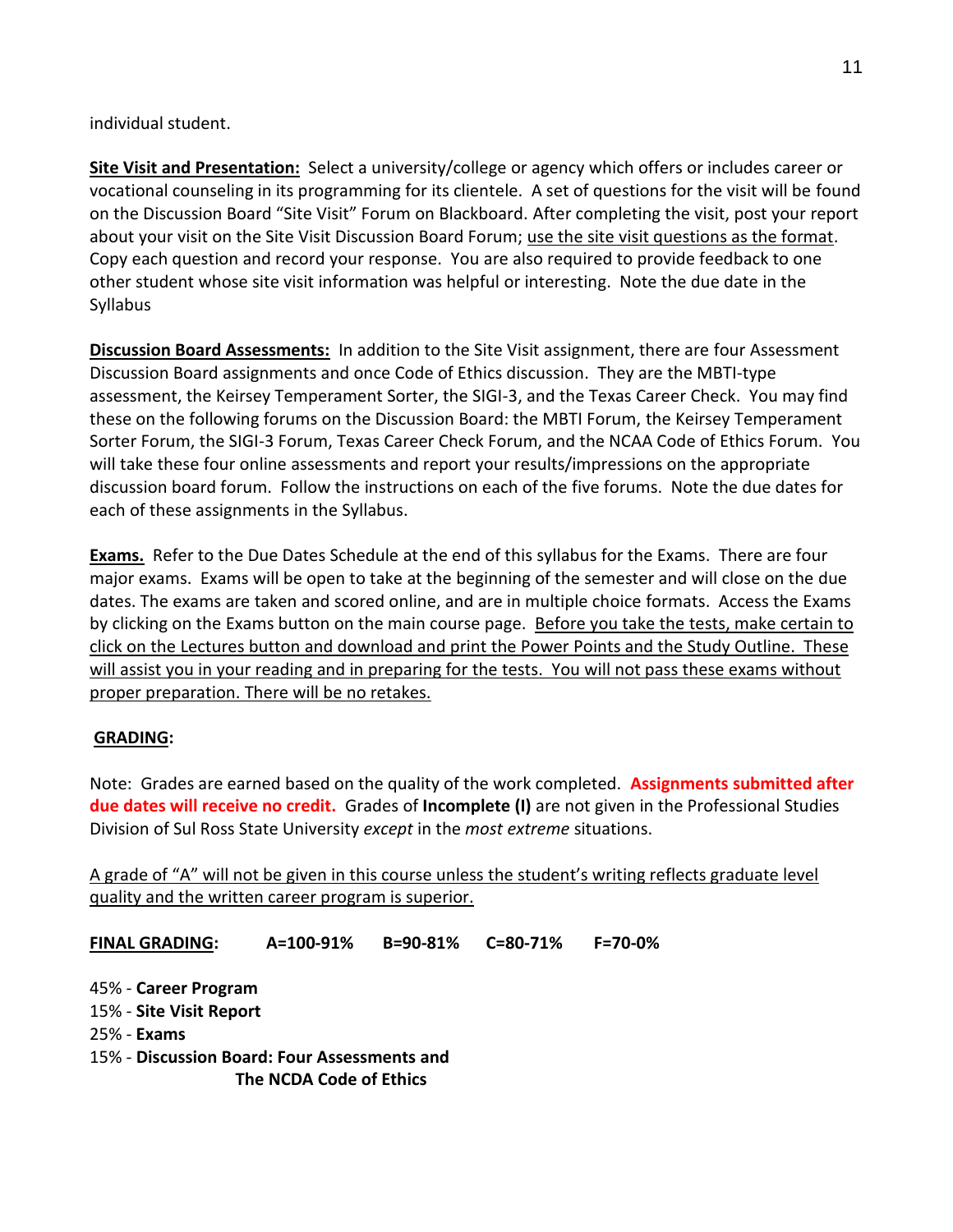| Career Program: Introduction to the Career Program | 10 points |
|----------------------------------------------------|-----------|
| <b>Personal Philosophy of Career Counseling</b>    | 10 points |
| <b>Demographics</b>                                | 15 points |
| 4 Components (each component – 10 points)          | 40 points |
| <b>Budget</b>                                      | 15 points |
| <b>Resources</b>                                   | 5 points  |
| <b>References</b>                                  | 5 points  |

**NOTE:** Graduate students must maintain a 3.0 GPA to remain in good standing.

# **LATE ASSIGNMENTS WILL NOT BE ACCEPTED**

# **No Extra Credit assignments will be offered nor is there a partial credit on late assignments!!!!!**

Grades of **Incomplete (I)** are not given in the Professional Studies Division of Sul Ross State University *except* in the *most extreme* situations.

A grade of "A" will not be given in this course unless the student's writing reflects graduate level quality and the written program is superior.

*Distance Education Statement***:** Students enrolled in distance education courses have equal access to the university's academic support services, such as Smarthinking, library resources, such as online databases, and instructional technology support. For more information about accessing these resources, visit the SRSU website. Students should correspond using Sul Ross email accounts and submit online assignments through Blackboard, which requires secure login information to verify students' identities and to protect students' information. *[If the course requires students to take proctored exams or to purchase additional software or equipment, please describe those requirements here.]* The procedures for filing a student complaint are included in the student handbook. Students enrolled in distance education courses at Sul Ross are expected to adhere to all policies pertaining to academic honesty and appropriate student conduct, as described in the student handbook. Students in web-based courses must maintain appropriate equipment and software, according to the needs and requirements of the course, as outlined on the SRSU website.

# **Technological Assistance:**

Students, refer to the information posted on the main Blackboard login page for information regarding Blackboard Support Staff assistance with technological difficulties. The Help Desk is also available to students 24 hours a day, 7 days a week and may be accessed by phoning 888-691-5071.

# **Resources/Required Websites:**

**Students, access the following websites for inclusion in your Career Program. You may also access this list of Websites on Blackboard via the Websites button.** *I will expect to see a number of these*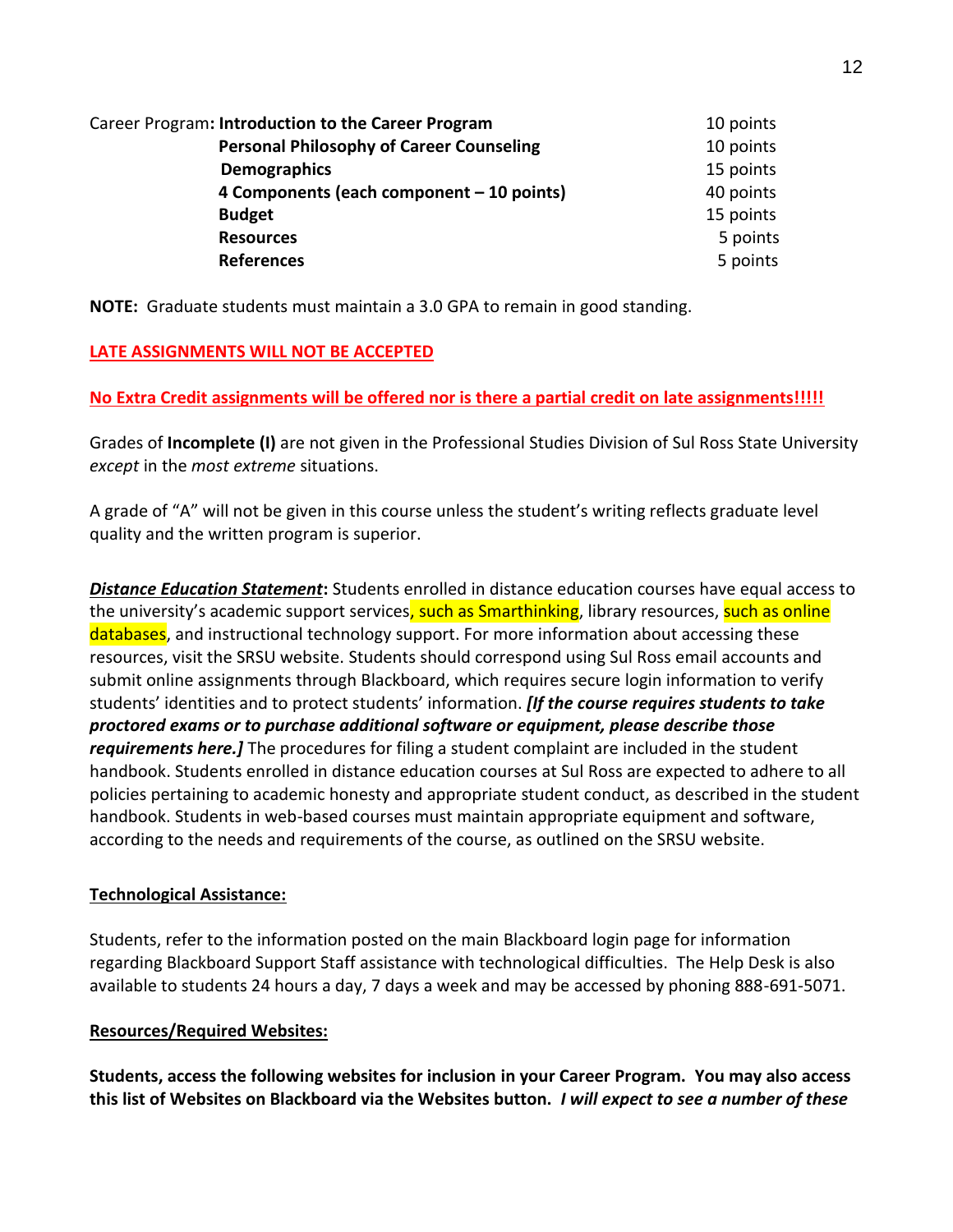*reflected in your objectives/activities, where they are developmentally appropriate for your client population.* **Include correct citations and Reference entries for each website included in your Career Program. Human service counselors, some of these sites may not be appropriate for your client population; this is dependent on their developmental stages and life situations. Certain of the sites, like the Texas Workforce Commission sites, and those sites with career cluster information are generally applicable. The final four listings are the links for the online assessments to be accessed via the Discussion Board The MBTI-type Assessment, The Keirsey Temperament Sorter, the SIGI-3, and the Texas Career Check. These were mentioned previously on this syllabus in your Discussion Board Assessments Assignment.**

Requirement for ALL SCHOOL COUNSELING STUDENTS: become very familiar with **Achieve Texas**!!! We are **required** by the TEA to address all the career clusters in our career programs in the public schools.

<https://www.txcte.org/binder/career-cluster-pages> This link will take you to the Achieve Texas programs of study and career clusters! Become very familiar with this material, and build it into your school counseling career program! It is a requirement!!!

<https://www.studyguidezone.com/explore.htm> This is the EXPLORE offered through ACT. ACT Explore is designed to help 8th and 9th graders explore a broad range of options for their future. It prepares students not only for their high school coursework but for their post–high school choices as well. Examine it; you might choose to use this program for your career program.

<https://www.powerscore.com/act/help/understanding-the-plan-test.cfm> This is the PLAN offered through the ACT. ACT Plan helps 10th graders build a solid foundation for future academic and career success and provides information needed to address school districts' high-priority issues. It is a comprehensive guidance resource that helps students measure their current academic development, explore career/training options, and make plans for the remaining years of high school and beyond.

Whether students are college-bound or plan to enter the workforce directly after high school, ACT Plan can help all students.

# [http://www.act.org/content/act/en/products-and-services/workkeys-for-](http://www.act.org/content/act/en/products-and-services/workkeys-for-employers/assessments.html)

[employers/assessments.html](http://www.act.org/content/act/en/products-and-services/workkeys-for-employers/assessments.html) ACT Work Keys and Key Train. KeyTrain is the complete interactive learning tool for career readiness skills. At its foundation is a targeted curriculum written specifically to help people master the applied workplace skills as defined by the WorkKeys® system. This core curriculum is complemented by diagnostic tools, soft skills curriculum, and a powerful reporting system to form a robust career readiness learning system. Career Ready 101™ is the ACT comprehensive career training course that helps you design a program based on your resources. It is an integrated approach to exploring careers and their skill requirements, building workplace skills using KeyTrain remediation, and creating life literacy with such skills as financial awareness and job searching. With its flexible online or instructor-led options, Career Ready 101 is a powerful way to set up learners for success in all areas of career readiness.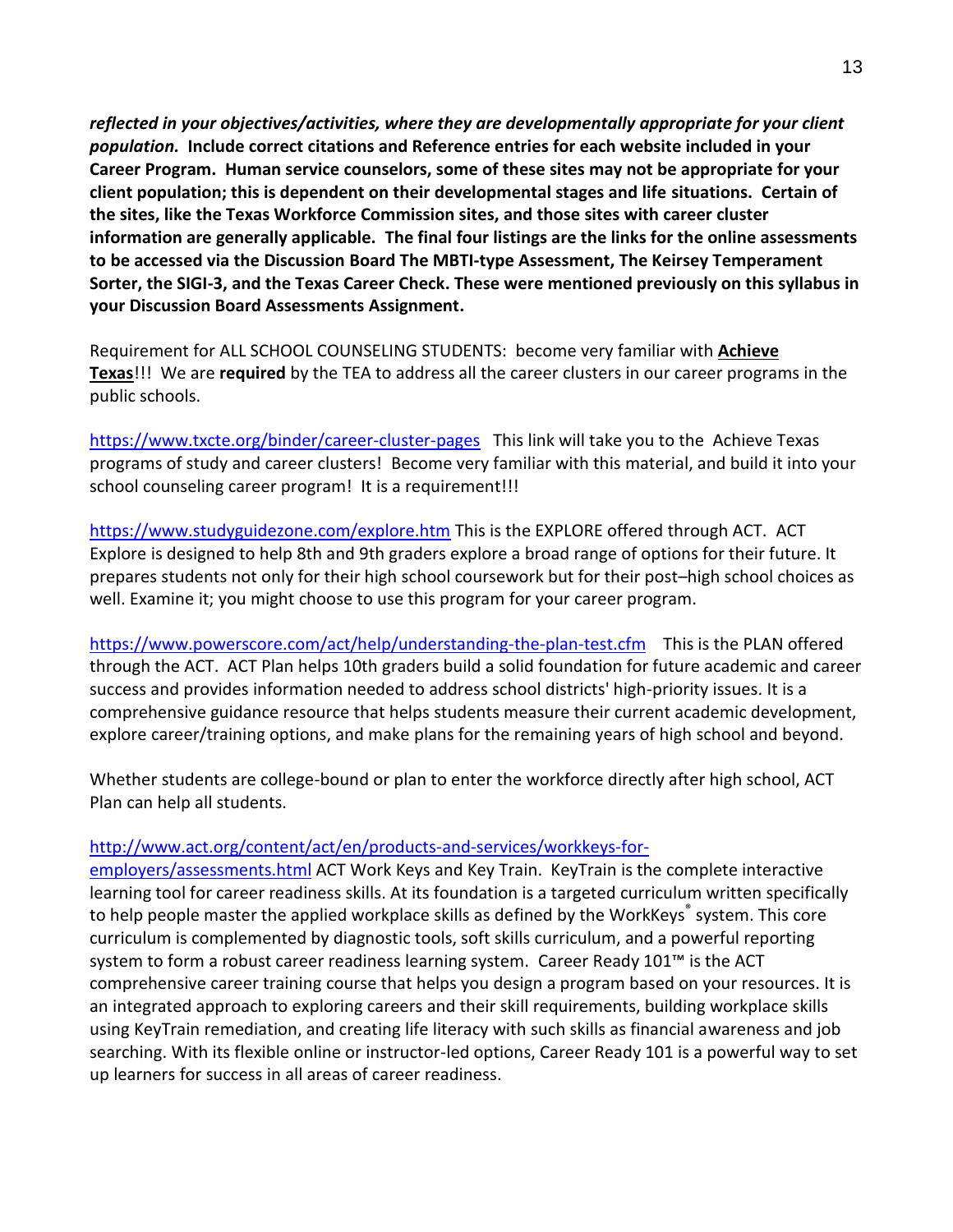<http://www.texascaresonline.com/wowmenu.asp> This is Texas CARES, a very helpful career tool offered through the State of Texas, Texas Workforce Commission. It includes self-assessments, career cluster information, occupation information, etc.

<https://twc.texas.gov/students> This is offered through the Texas Workforce Commission. There are links on this site to career programs and resources. Labor Market and Career Information (LMCI) is a department of the Texas Workforce Commission within the External Relations Division. Their mission is to improve the way Texans make career and educational decisions by providing useful and reliable information about careers, educational training options and jobs.

<http://www.actstudent.org/college/>This is the ACT "Why Go to College?" site. It is a very helpful tool to assist with college planning! There are resources there for students and their families.

<http://www.actstudent.org/testprep/> This is the online ACT online Prep tool. This is very helpful for students!

For children: Career Town at [www.vacareerview.org](http://www.vacareerview.org/) (scroll down to select "Career Town" at the bottom of the screen). This is an excellent resource for children. For those of you who are working with elementary school students, get online and research some other available, developmentally appropriate software programs!

For K-12 from the Bureau of Labor Statistics, Exploring Career Information at<http://www.bls.gov/k12>

<https://web3.ncaa.org/ecwr3/> <http://www.ncaa.org/about/student-athlete-eligibility> for NCAA student eligibility information. You as the counselor will need to help student athletes transition to college.

[http://www.tea.state.tx.us/index2.aspx?id=5324&menu\\_id=720](http://www.tea.state.tx.us/index2.aspx?id=5324&menu_id=720) ALL SCHOOL COUNSELING STUDENTS, REGARDLESS OF YOUR GRADE LEVEL, PRINT OFF THESE GRADUATION REQUIREMENTS. THIS DOCUMENT DETAILS THE **MINIMUM** GRADUATION COURSE REQUIREMENTS, THE **RECOMMENDED** GRADUATION COURSE REQUIREMENTS, AND THE **DISTINGUISHED** GRADUATION COURSE REQUIREMENTS. WE BEGIN PREPARING FOR THIS IN ELEMENTARY SCHOOL. IF YOU ARE COUNSELING *8TH GRADE STUDENTS*, YOU *MUST HELP EACH STUDENT DESIGN THEIR 4 YEAR GRADUATION PLAN,* AND THE PARENTS MUST SIGN OFF ON THE PLAN. THIS PLAN WILL FOLLOW THE STUDENT INTO HIGH SCHOOL, SO *HIGH SCHOOL COUNSELORS*, YOU WILL BE REQUIRED TO MONITOR THE STUDENTS' PROGRESS TOWARD GRADUATION!

<https://lincs.ed.gov/professional-development/resource-collections/profile-573> This site includes the World-of-Work Map and the Career Cluster and Areas. Click on both of them, and incorporate them into your programs!

[http://www.act.org/content/act/en/products-and-services/act-profile/education---career](http://www.act.org/content/act/en/products-and-services/act-profile/education---career-planning.html)[planning.html](http://www.act.org/content/act/en/products-and-services/act-profile/education---career-planning.html) This is a good site for students to explore career options. This is offered through the ACT.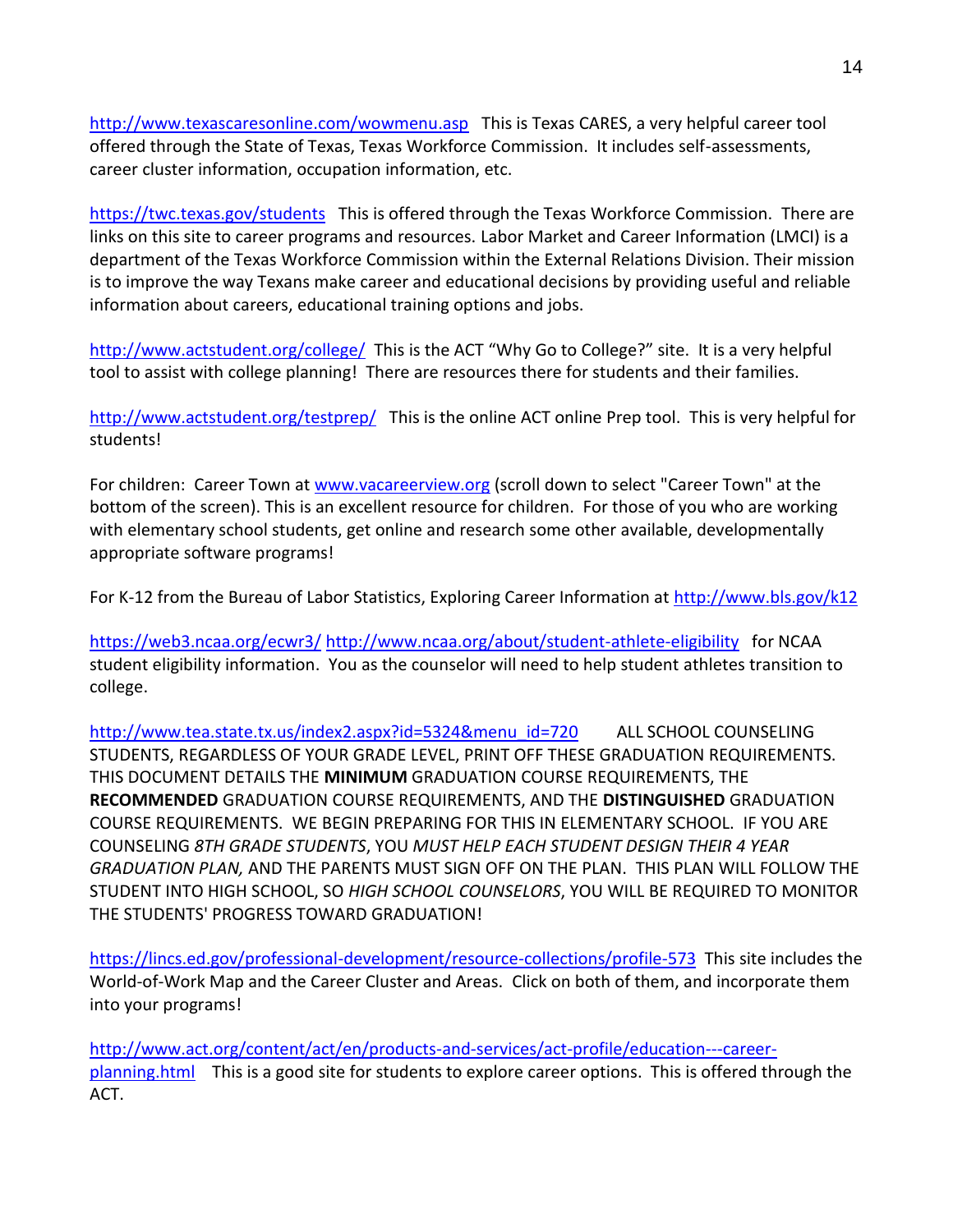<https://www.skillsone.com/Pdfs/smp284104.pdf>This is the strong Interest Inventory Profile and Interpretive Report. Although we will not take the Strong Interest Inventory, it is one of the premier interest inventory tools in the world, and I want you to see how it is structured by viewing this sample report. This is an excellent career tool. You will be expected to know about the Strong Interest Inventory on your counseling standardized tests! This test is based on Holland's codes, and is appropriate for use with high school juniors and seniors, college students, and adults. See page 180 in your textbook.

**http://www.sulross.edu/page/1500/seniors-grad-students-beyond** This will take you to Sul Ross's career links. Examine the job interview guide, the interview questions and tips, etc.

The following sites contain wonderful information for both human service agency counselors and school counselors; they are from the U.S. Department of Labor Employment & Training Administration:

<http://wdr.doleta.gov/SCANS> This site has the SCANS (Secretary's Commission on Achieving Necessary Skills) documents, and details the Five Competencies (Resources, Interpersonal, Information, Systems, and Technology). These are the areas of skill people need to succeed in the world of work. The Three-Part Foundation of Basic Skills, Thinking Skills, and Personal Qualities are also detailed.

https://www.careeronestop.org/ This U.S. Department of Labor site includes helpful tools for online assessment, career options exploration, youth resources, and dealing with job loss, etc.

<http://www.doleta.gov/usworkforce/> This U.S. Department of Labor site examines such current issues as re-employment.

# **Students, all of you will complete the four following online assessments:**

[http://www.humanmetrics.com/cgi-win/jtypes2.asp](http://www.humanmetrics.com/cgi-win/JTypes2.asp) This is an online text *based on* the MBTI (Myers-Briggs/Jung Typology). Take the test, then click on "Score It" at the bottom of the questions. On the screen will be your four letter "type," for example, ENFJ. Select the "Type" description by J. Butt" and print out your description. You will use this for the Discussion Board MBTI Forum.

<http://www.keirsey.com/>Take the free Sorter (click on the colorful button at the top right of your screen--it reads "Click to Take Sorter,") then select the free Temperament Report. Make sure that you click on the "The Four Temperaments" link on the top right menu bar underneath the "Take the Sorter" logo to read in detail about the four temperaments. What does the sorter suggest about you? Be sure to record your results from the Free Sorter, so that you can respond on the Keirsey Temperament Sorter Discussion Board Forum! Post a thread recording your results from the Free Sorter on this forum and state how those results are connected to career.

<http://www.sigi3.org/login.asp?SQ=1363&SK=5919503210> Type this URL into your browser. This will take you to the Sul Ross career resources page, and in the middle of the listings, you will see **SIGI 3**.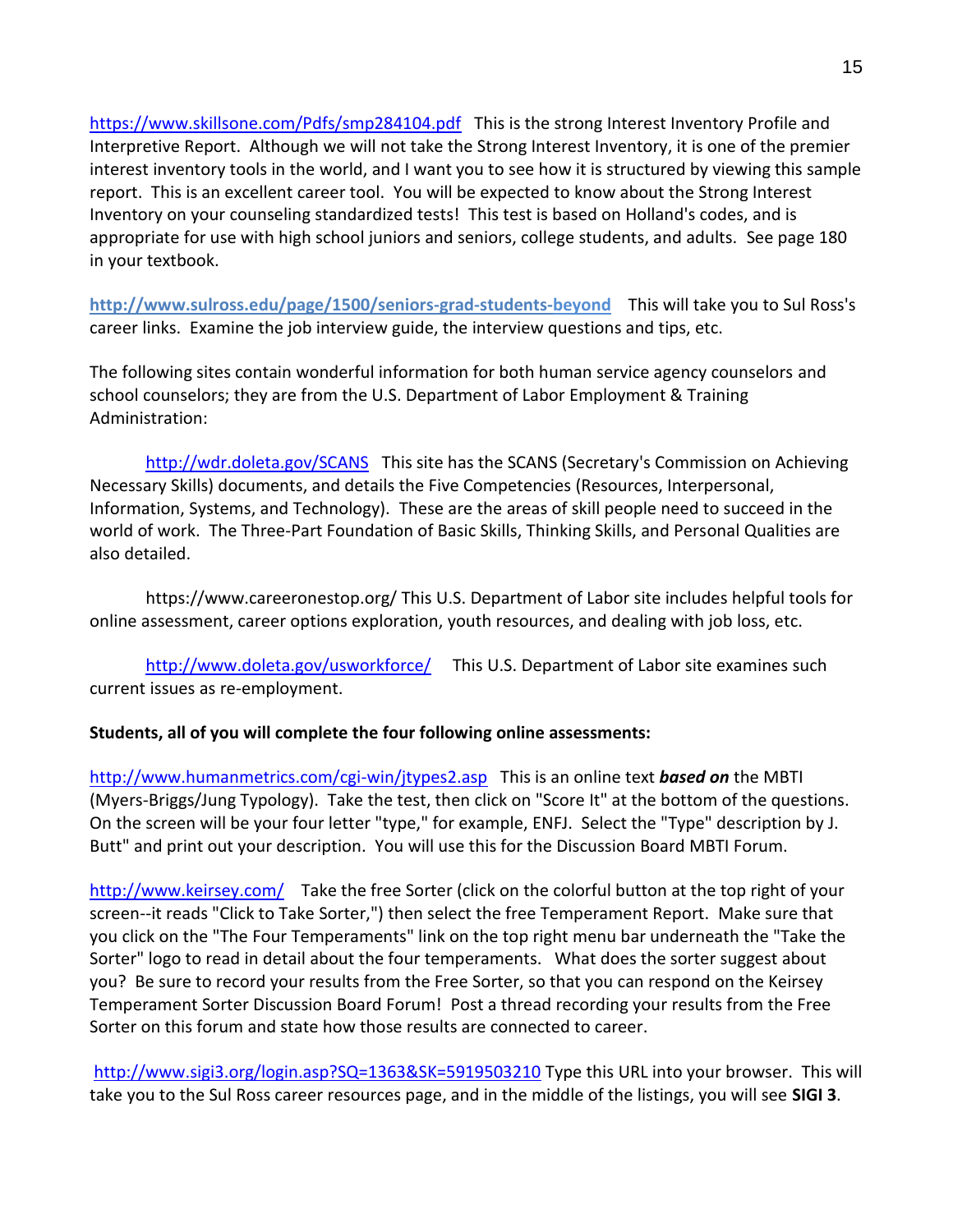You will be taking the SIGI 3 assessment. Click on the SIGI 3. **You will need to register.** Use your sulross email username and ID (the same way your access your Sul Ross email) to login to the SIGI 3. You will see a Welcome Menu and some Tips for using the SIGI. Then select "Continue" at the bottom, then "Use an Assessment Tool." Take the "Values," "Interests," "Personality Type," and "Skills" surveys. This will take some time, so be sure to block out some time to work on this. You will then search the job database using your results. Play some of the Videos for jobs, see the job comparison grids, play with the deciding square, etc. until you feel comfortable with these SIGI resources. You can build a portfolio in SIGI, and re-enter to continue working with these resources. And you might learn something about yourself in regard to career in addition to finding some good resources you might incorporate into your career program!

[http://www.TexasCareerCheck.com](http://www.texascareercheck.com/) . This is a good tool to use with high school students. You will explore occupations or college options. It includes an interest assessment, a high school graduation plan, regional labor market information and hot jobs. You can call 1-800-822-7526 to order a free counselor packet containing samples of their career development products: tabloids, books, brochures, bookmarks, pocket resume and posters. Or you can visit the LCMI webpage at [www.lmic.state.tx.us.](http://www.lmic.state.tx.us/) After you have taken the assessment, post your results in Discussion Board.

## **SRSU Disability Services:**

The University is committed to equal access in compliance with the Americans with Disabilities Act of 1990 (ADA) and Section 504 of the Rehabilitation Act of 1973. The Disability Services Coordinator has the responsibility to ensure students with disabilities the opportunity for full participation in programs, services, and activities.

Students seeking disability services need to contact the Disability Services Coordinator located in the University Center Room 211. The mailing address is P.O. Box C-171, Sul Ross State University, Alpine, TX 79832. Telephone: 432-837-8178; Fax: 432-837-8724.

# *DUE DATES for Assignments for Ed 5313 – Fall 2019*

*Read the assigned chapters and complete the assignments/quizzes PRIOR to the deadline. The deadline is midnight Central Standard Time (CST) on the due date. Assignments submitted after the deadline will receive no credit.*

**\*\*\*Additional individual assignments may be given.**

**APA must be followed for ALL written assignments including Discussion Board Postings**

January 13 - Online ED 5313 course officially begins.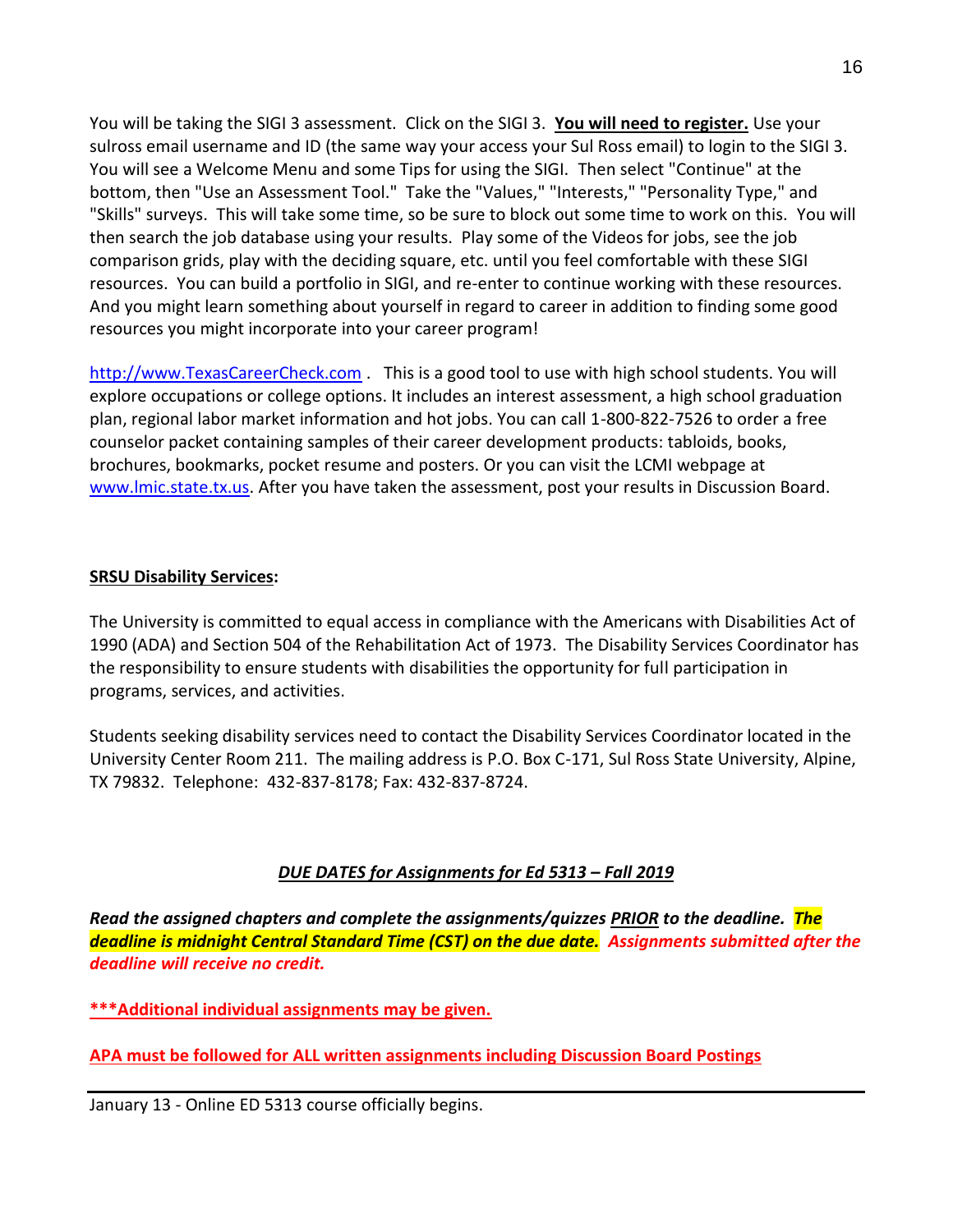January 17 - Online Participation Policy Agreement posted on Discussion Board must be completed before receiving credit for assignments,

- January 17 Introduce Yourself on the Discussion Board
- January 24 Chapters 1-4 reading due, Power Points, and Study Outline (download from Lectures on Blackboard) examined.
- January 24 **Exam #1** over Chapters 1-4
- January 31 **MBTI Assessment** results posted on Discussion Board Forum
- February 7 **Introduction to Career Program Due**
- February 14 **Personal Philosophy of Counseling Due**
- February 21 Chapters 5-8 reading due, Power Points, and Study Outlines examined.
- February 21- **Exam #2** over Chapters 5-8
- February 28 Deadline to email Professor Hayes site visit choice for approval
- February 28 **Keirsey Temperament Sorter** results posted on the Discussion Board Forum.
- March 6 **Demographics Due** (you may use the demographics that you used in Ed 7302 to build from)
- March 13 **SIGI-3** results posted on the Discussion Board Forum.
- March 20 Chapters 9-12 reading due, Power Points, and Study Outlines examined.
- March 20 **Exam #3** over Chapters 9-12
- March 27 **Site Visit Report** answers due on Discussion Board.
- April 3 **Texas Career Check** Due Finish viewing DVD (the supplementary DVD).

#### April 3 - Last day to drop with a 'W'

- April 10 **Career Components Due**
- April 17 Chapters 13-16 reading due, Power Points, and Study Outlines examined.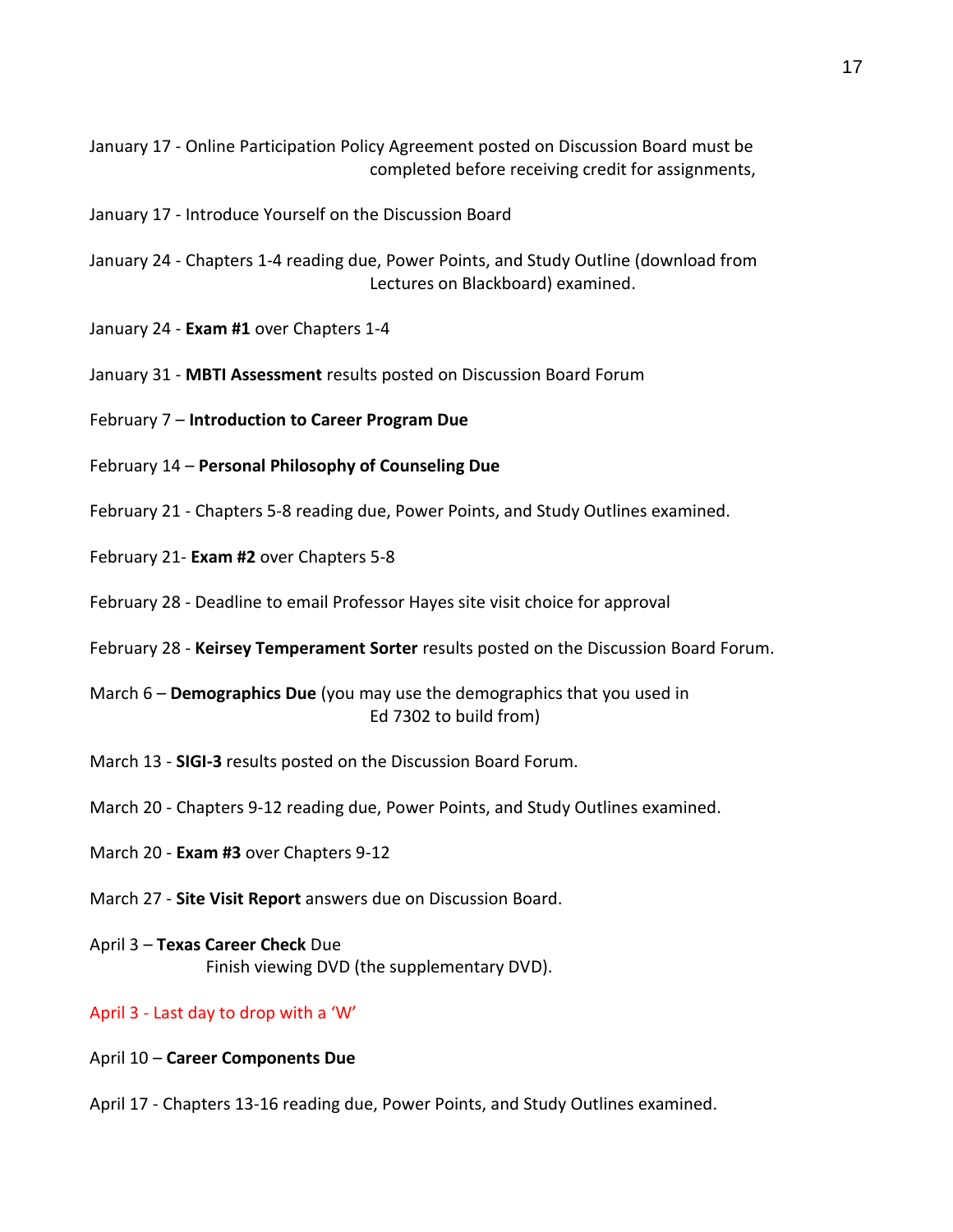April 17 - **Exam #4** over Chapters 13-16

- April 24 **Career Budget Due**
- May 1 **Code of Ethics Comparison**
- May 7 **Career Resources Due References Due**

*May 11 - Grades* 

*Students, you may post your assignments early if you wish; just be sure to post your assignments no later than the deadlines! I recommend that you never wait until the due date in order to submit a quiz on an assignment as technology has a way of causing the most trouble when you need it the most.*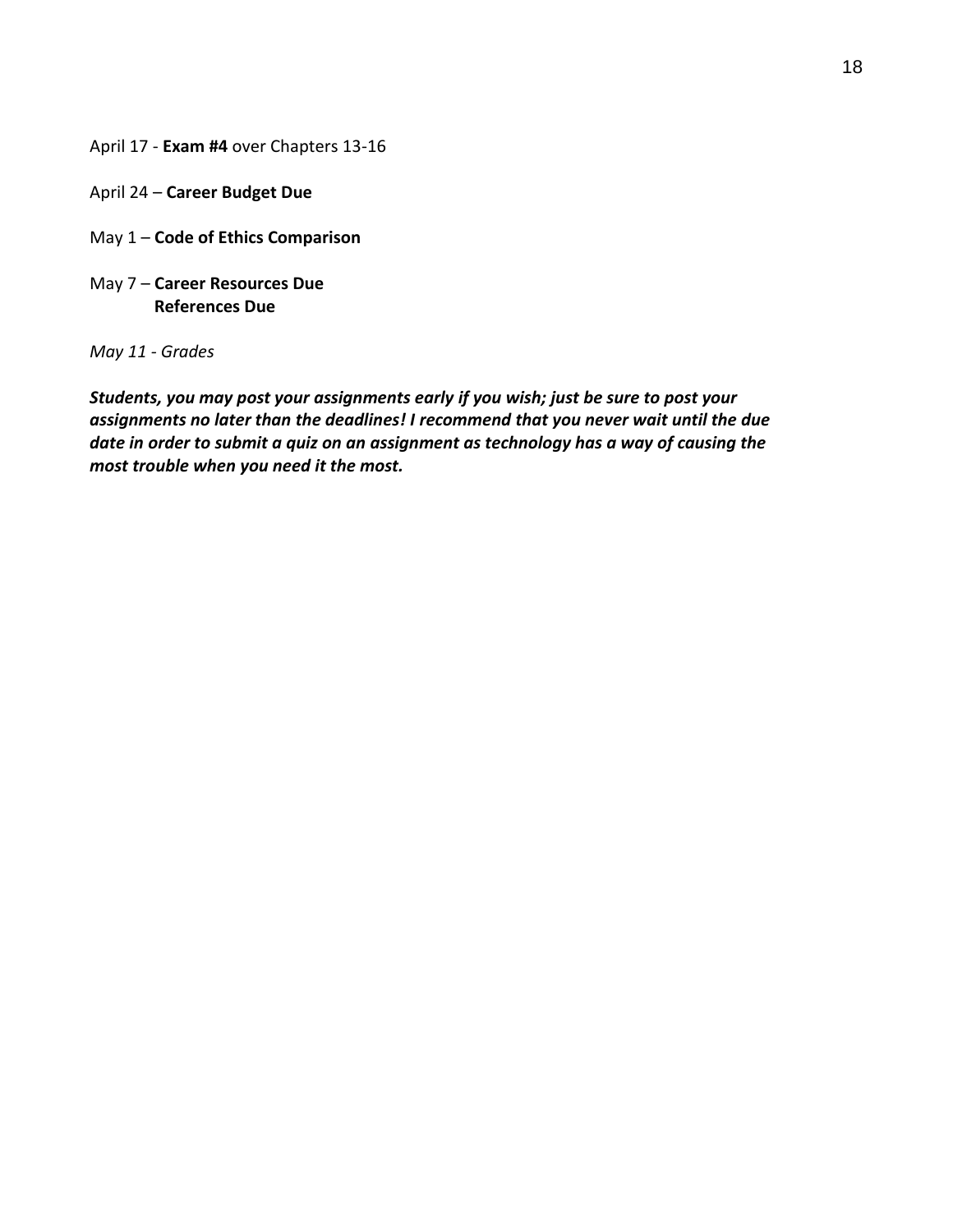**ED 5313 Rubric to Rate Discussion Posts and Papers**

Student Name: \_\_\_\_\_\_\_\_\_\_\_\_\_\_\_\_\_\_\_\_\_\_\_\_\_\_\_\_\_\_\_\_\_\_\_\_\_\_\_\_\_\_\_\_\_\_\_ Date: \_\_\_\_\_\_\_\_\_\_\_\_\_\_\_\_\_\_\_\_\_\_

Topic:\_\_\_\_\_\_\_\_\_\_\_\_\_\_\_\_\_\_\_\_\_\_\_\_\_\_\_\_\_\_\_\_\_\_\_\_\_\_\_\_\_\_\_\_\_\_\_\_\_\_\_\_\_\_\_\_\_\_\_\_\_\_\_\_\_\_\_\_\_\_\_\_\_\_\_\_\_\_\_\_\_\_\_

| Sub-skill                   | <b>Beginning</b>                 | <b>Basic</b>          | Proficient                | <b>Advanced</b>          | <b>Exceptional</b>            | <b>Score</b> |
|-----------------------------|----------------------------------|-----------------------|---------------------------|--------------------------|-------------------------------|--------------|
|                             | 1                                | 2                     | 3                         | 4                        | 5                             |              |
| Integration of<br>Knowledge | The paper did<br>not incorporate | The paper<br>somewhat | The paper<br>incorporated | The paper<br>effectively | The paper very<br>effectively |              |
|                             | knowledge                        | incorporated          | knowledge                 | incorporated             | incorporated                  |              |
|                             | from the                         | knowledge             | from the                  | knowledge                | knowledge                     |              |
|                             | literature or                    | from the              | literature in             | from the                 | from the                      |              |
|                             | class in relevant                | literature in         | relevant and              | literature in            | literature in                 |              |
|                             | and meaningful                   | relevant and          | meaningful                | relevant and             | relevant and                  |              |
|                             | ways                             | meaningful            | ways                      | meaningful               | meaningful                    |              |
|                             |                                  | ways                  |                           | ways                     | ways                          |              |
| Organization                | The paper                        | The paper             | The paper                 | The paper                | The paper                     |              |
| and                         | lacked topic                     | occasionally          | consistently              | consistently             | uniformly and                 |              |
| <b>Presentation</b>         | sentences,                       | included topic        | included topic            | and                      | very effectively              |              |
|                             | transitions from                 | sentences,            | sentences,                | effectively              | employed topic                |              |
|                             | one topic to                     | transitions           | transitions               | employed                 | sentences,                    |              |
|                             | another,                         | from one              | from one topic            | topic                    | transitions                   |              |
|                             | relevant                         | topic to              | to another,               | sentences,               | from one topic                |              |
|                             | connections                      | another,              | relevant                  | transitions              | to another,                   |              |
|                             | among topics,                    | relevant              | connections               | from one                 | relevant                      |              |
|                             | and a seamless                   | connections           | among topics,             | topic to                 | connections                   |              |
|                             | flow                             | among topics,         | and a seamless            | another,                 | among topics,                 |              |
|                             |                                  | and a                 | flow                      | relevant                 | and a seamless                |              |
|                             |                                  | seamless flow         |                           | connections              | flow                          |              |
|                             |                                  |                       |                           | among topics,            |                               |              |
|                             |                                  |                       |                           | and a                    |                               |              |
|                             |                                  |                       |                           | seamless flow            |                               |              |
| <b>Focus</b>                | The paper's                      | The paper's           | The paper's               | The paper's              | The paper's                   |              |
|                             | topic lacked                     | topic had             | topic had                 | topic had                | topic had very                |              |
|                             | focus and a                      | occasional            | focus and                 | effective                | effective focus               |              |
|                             | clear direction                  | focus,                | clarity of                | focus and                | and clarity of                |              |
|                             |                                  | direction, and        | direction and             | clarity of               | direction and                 |              |
|                             |                                  | purpose               | purpose                   | direction and            | purpose                       |              |
|                             |                                  |                       |                           | purpose                  |                               |              |
| Level of                    | The paper                        | The paper             | The paper                 | The paper                | The paper very                |              |
| Coverage                    | lacked depth,                    | occasionally          | included                  | effectively              | effectively                   |              |
|                             | elaboration,                     | included              | depth,                    | included                 | included depth,               |              |
|                             | and relevant                     | depth,                | elaboration,              | depth,                   | elaboration,                  |              |
|                             | material                         | elaboration,          | and relevant              | elaboration,             | and relevant                  |              |